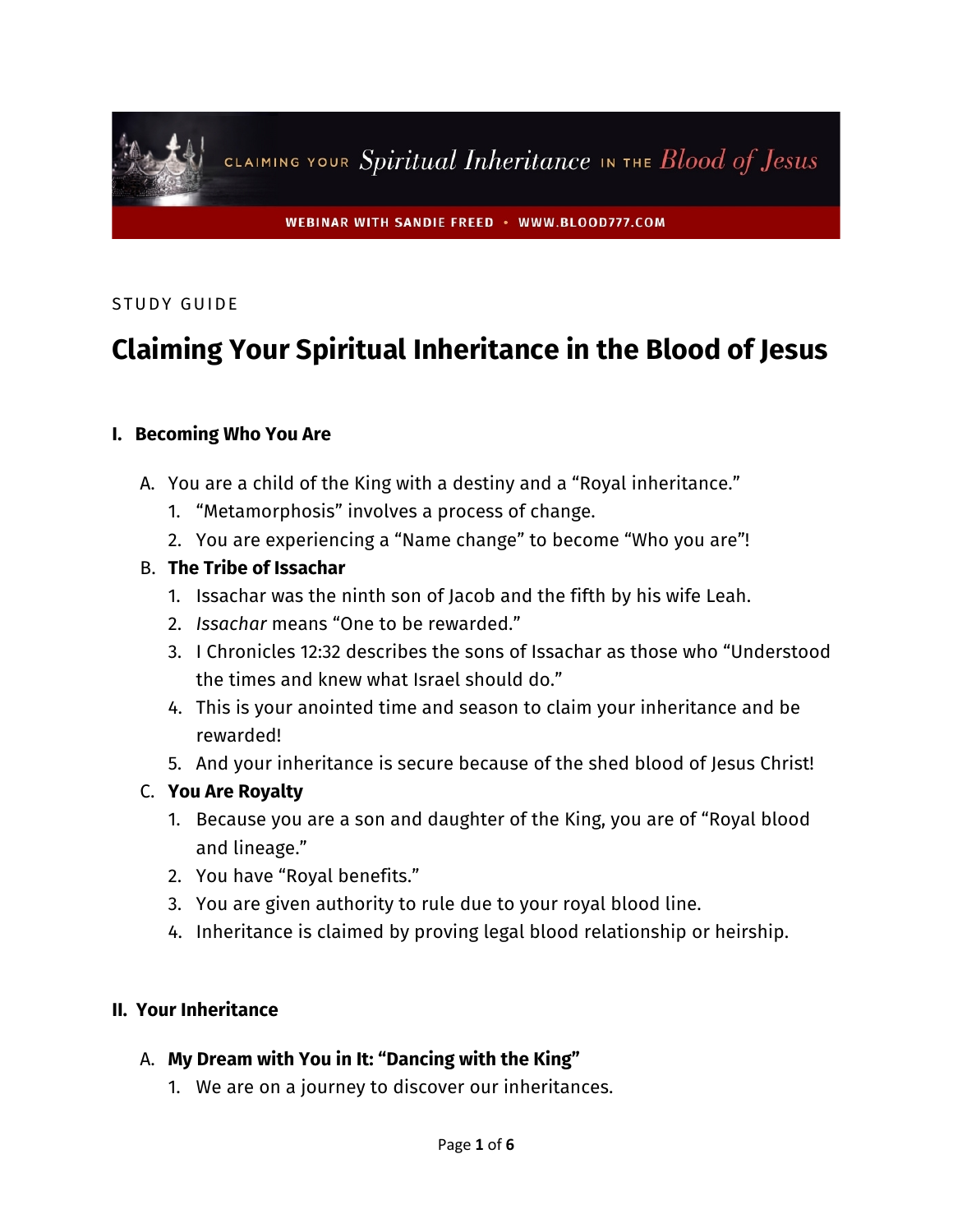- 2. We need "Revelation" as to how to access our inheritances.
- 3. The Lord is revealing certain "Strongholds" connected to inheritances.
- 4. Revelation releases authority!
- 5. You are born to rule!
- B. **An inheritance, put simply, is a gift of earthly wealth or possessions given at the time of the death of the owner.**
	- 1. Websters defines inheritance as a portion, birthright or heritage. It was a right of ownership.

"*The Lord is our portion*." (Psalm 16:5)

"… *The meek shall inherit the earth*." (Matthew 5:5)

Colossians 1:12 states, "… *giving thanks to the Father, who has qualified you to share in the inheritance of the saints in the Kingdom of light*." (NIV)

- 2. Because our names are written in the Lamb's Book of Life, we inherited such blessings as in Galatians 5:22-23: "*But the fruit of the Spirit is love, joy, peace, patience, kindness, goodness, faithfulness, gentleness, and selfcontrol*." (NIV)
- 3. Our inheritance is not only spiritual but also it involves physical and material things. Proverbs 13:22 states, "*A good man leaves an inheritance for his children's children, but a sinner's wealth is stored up for the righteous*." (NIV)
- C. First Mention of Inheritance
	- 1. Spoken to Abraham (Genesis 15:7)
	- 2. "The Promised Land" and warfare.

# **III. The Name Change from Jacob (Supplanter) to Israel (Prince)**

- A. Jacob's process.
- B. Bethel
	- 1. Meeting God in a dream
	- 2. Inheritance established
	- 3. Encounter with Angel of the Lord
	- 4. Blessing of God established and secure with name change
- C. He is now a prince, established in royal authority to secure inheritance for himself and generations.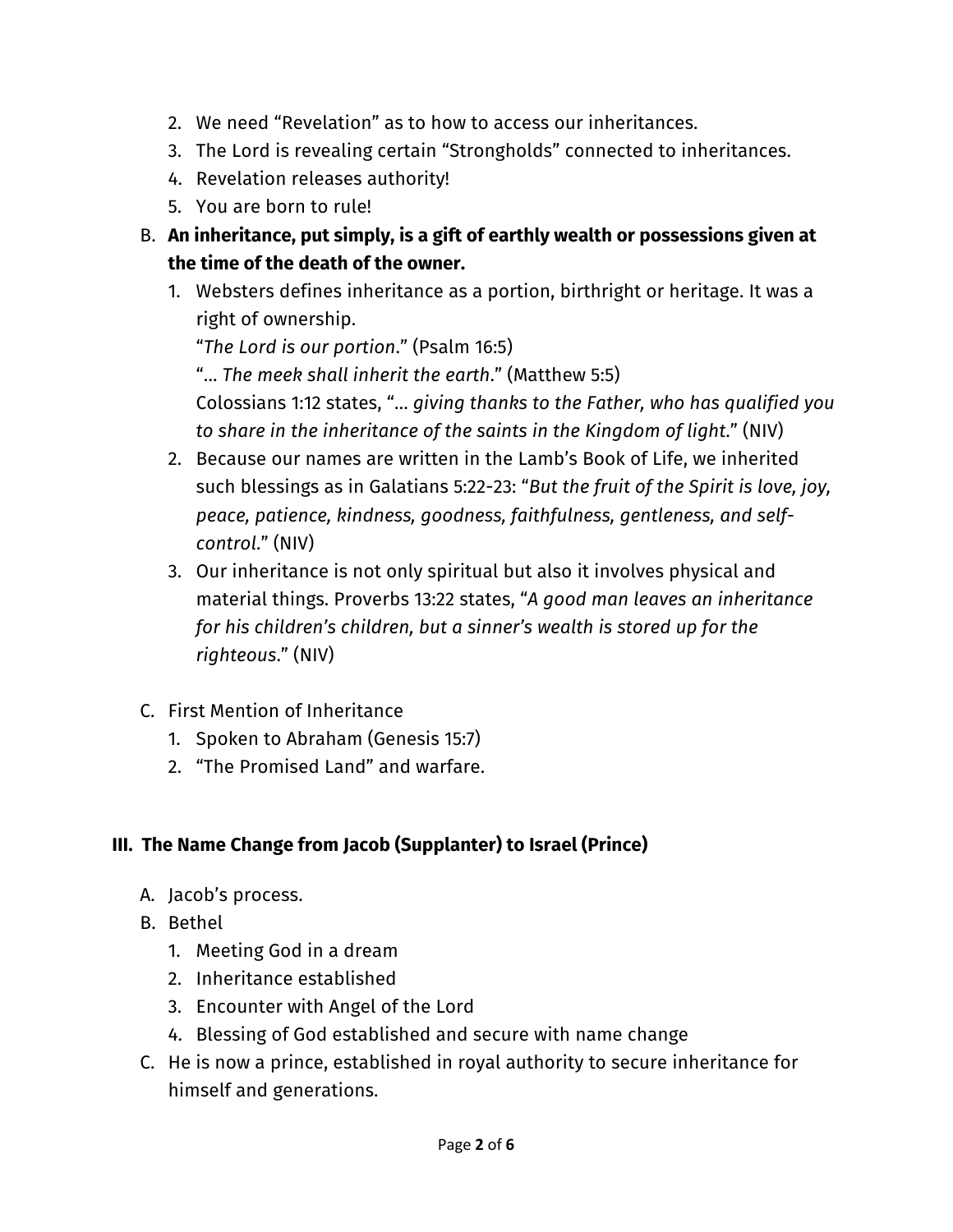- D. A spiritual principle for us:
	- 1. Born again
	- 2. God gives us a new name
	- 3. Now redeemed by the Blood and of royal lineage, our inheritance is secure.
	- 4. We are also Abraham's descendants, the "Spiritual descendants."
		- a. Therefore, we can claim the inheritance: "*If ye are Christ's, then are ye Abraham's seed, heirs according to promise*." Galatians 3:29 (ASV)
		- b. This means that those who believe in Jesus receive the blessings of Abraham.
		- c. Also, according to Romans 8:17, we are joint heirs, or co-heirs, with Christ, meaning that we share in His sufferings but also in His glory.
		- d. According to I Peter 3:7, because we are joint heirs with Christ, we are able to share in the *grace of life*, or the *gracious gift of life*.

# **IV. Developing Your Identity in Christ**

- A. Possessing your inheritance and becoming who you are go hand-in-hand.
	- 1. The Twelve Tribes of Israel had an identity and an inheritance.
	- 2. Possession was linked with promise.
	- 3. Covenant is an agreement in the midst of *relationship*.
- B. A covenant is "Established," meaning that your structure is developed and secured.
- C. Our identity has been affected due to the lies we have believed about ourselves.
	- 1. Once we really know we are "Righteous" because of the *Blood of Jesus*, we can rise up and take our rightful positions.
	- 2. There is *no* favor or inheritance without the Blood and the Blood covenant.

## **V. The Firstborn Inheritance Is Yours**

- A. The authority of the father was passed to the firstborn son. The son was the one chosen to receive the "Double portion inheritance."
- B. We are all, according to Scripture, God's firstborn sons. We have obtained the status of being not only priests but also kings. "*And hast made us unto our God kings and priests: And we shall reign on the earth*." Revelation 5:10 (KJV)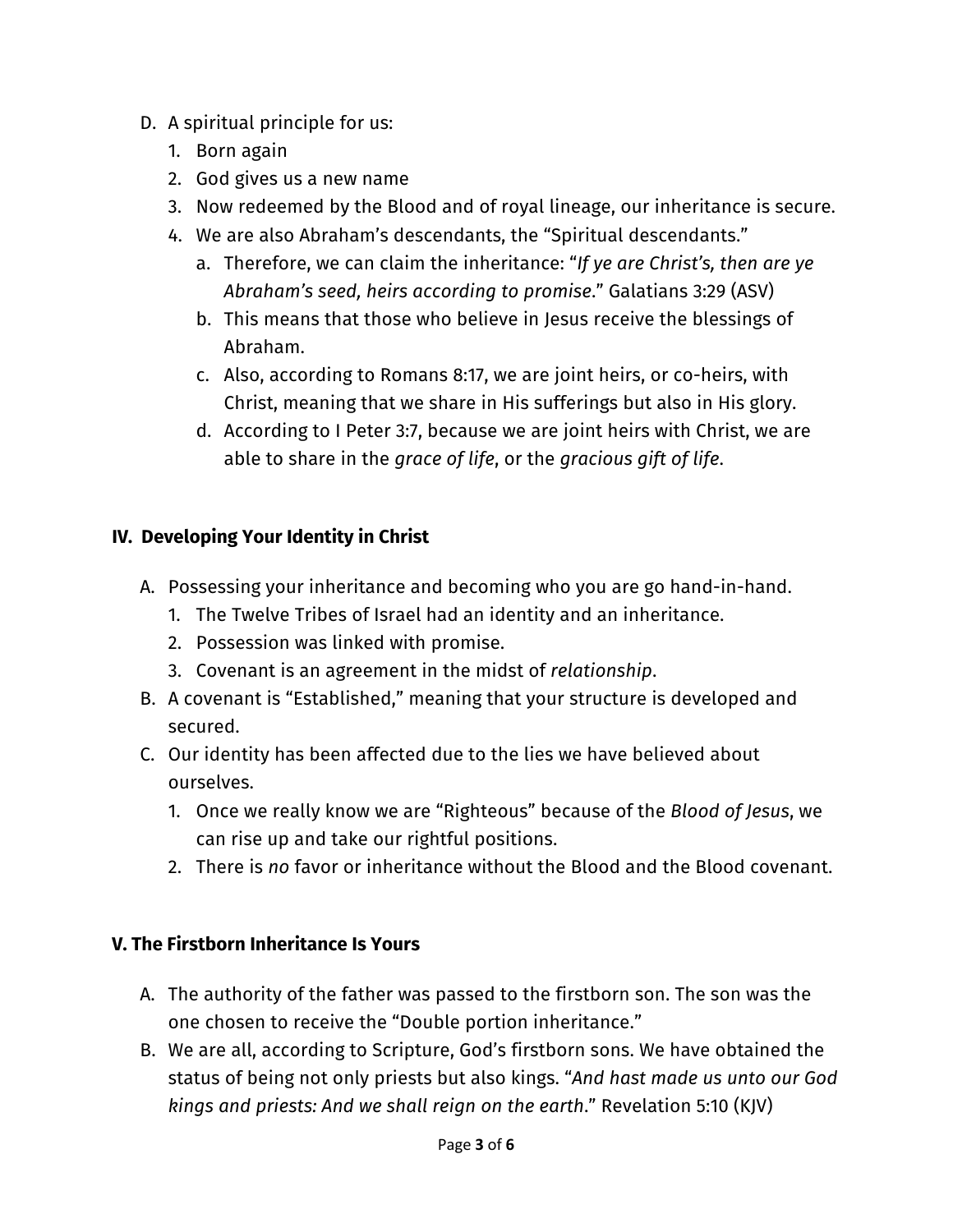# **VI. God "Covered" Adam and Eve's Sin**

- A. Adam and Eve sinned.
- B. The name *Jehovah God* is the blessed name of "God Almighty" or "The allexisting One," who is the God of covenant.
	- 1. The name *Elo-him* is the God of creation, but *Jehovah* is the name that deals with His covenant.
	- 2. Regarding Creation, we read about God as *Elohim*.
	- 3. Regarding God as our covenant God, we read about *Jehovah*, the Lord God (or *Yahweh*). This is the name that represents His *relationship* with mankind.
- C. God "Redeems!"
	- 1. Foreshadowing of the Blood that covers sin through the shed blood of Jesus.
	- 2. The word "*Cover*" means "Reconciliation." He also reconciles us and makes covenant, which secures our future.
	- 3. *Blood was required to cover, and it is the same today*.

## **VII. What Keeps You from Possessing Your Inheritance?**

- A. Ignorance
- B. Spiritual apathy: "*Love not sleep, lest thou come to poverty; open thine eyes, and thou shalt be satisfied with bread*." Proverbs 20:13 (KJV)
- C. Fear
- D. Religious spirit and presumption
- E. Unbelief
- F. Past Pain
- G. Authority issues and an unsubmitted heart
- H. Pauper mentality: "*Under three things the earth quakes, and under four, it cannot bear up: Under a slave when he becomes a king* …" Proverbs 30:21-22 (NASU). In verse 22, the NIV version and several others use the word "Servant." But the main implication here is the word "**Pauper**."
	- 1. A pauper is born into insignificance.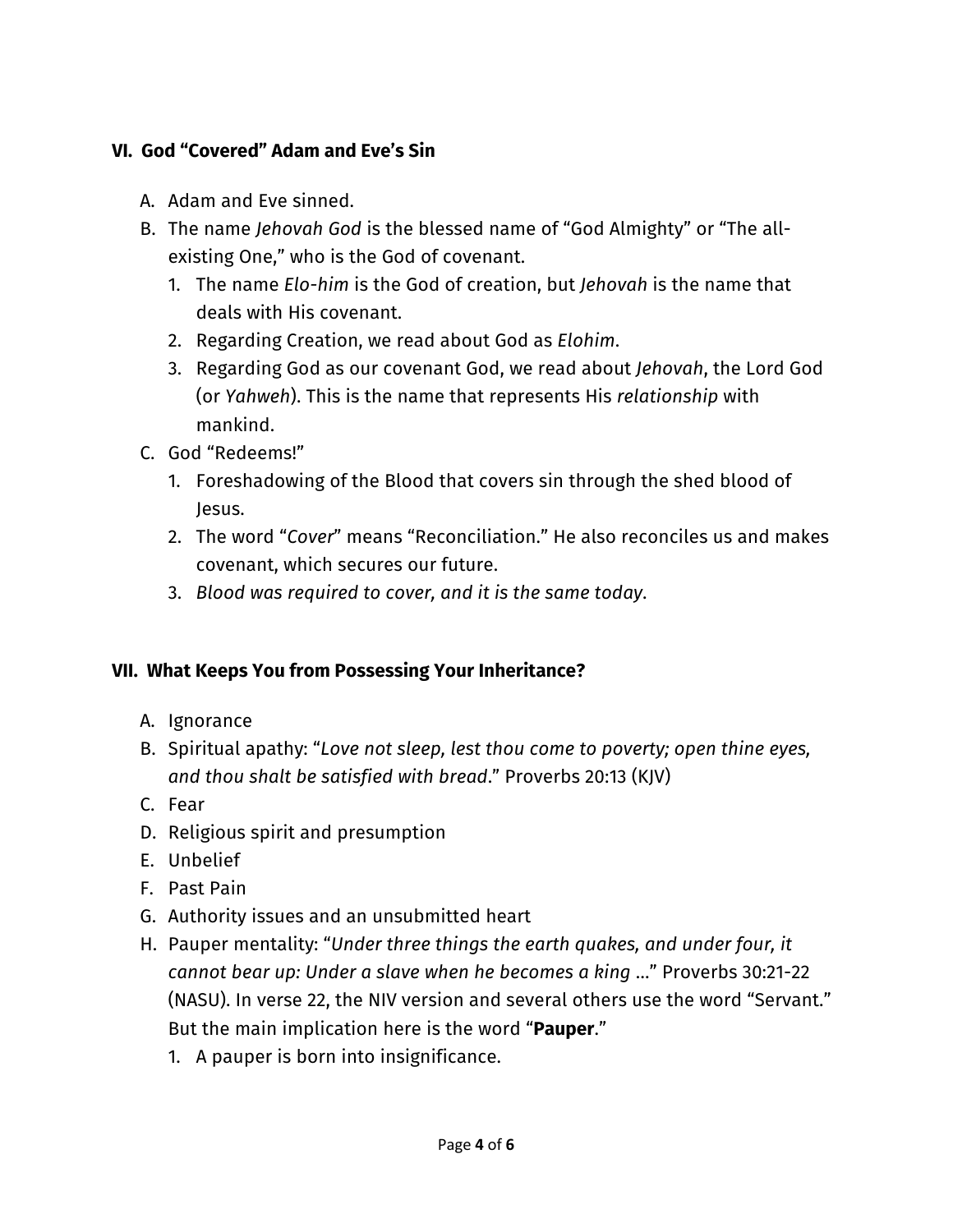- 2. He sees himself a pauper and stays a pauper because of his belief that "He is insignificant."
- 3. When he becomes a "King," he is unable to lead and take authority.
- 4. Moses was prepared (as royalty) to lead Israel out of slavery.
- 5. You have an inheritance as royalty—it's time to be delivered from a slavery mentality and a pauper spirit!

# **VIII. How to Recover a Stolen Inheritance**

"*Hear this, ye old men, and give ear, all ye inhabitants of the land. Hath this been in your days, or even in the days of your fathers? Tell ye your children of it, and let your children tell their children, and their children another generation*. *That which the palmerworm hath left hath the locust eaten; and that which the locust hath left hath the cankerworm eaten; and that which the cankerworm hath left hath the caterpillar eaten*." Joel 1:2-4 (KJV)

"*And I will restore to you the years that the locust hath eaten, the cankerworm, and the caterpillar, and the palmerworm, My great army which I sent among you*. *And ye shall eat in plenty and be satisfied and praise the name of the Lord your God, that hath dealt wondrously with you: And My people shall never be ashamed*. *And ye shall know that I am in the midst of Israel, and that I am the Lord your God, and none else: And My people shall never be ashamed. And it shall come to pass afterward that I will pour out My Spirit upon all flesh; and your sons and your daughters shall prophesy, your old men shall dream dreams, your young men shall see visions. And also upon the servants and upon the handmaids in those days will I pour out My Spirit*." Joel 2:25-29 (KJV)

- A. God promises to restore, but much loss and poverty is due to generational sins of iniquity.
- B. A study of a generational pattern:
	- 1. **Max Jukes was an ATHEIST who married a godless woman. They had 560 descendants**:
		- a. 310 died as paupers
		- b. 150 became criminals, 7 of them murderers
		- c. 100 of them were drunkards
		- d. Over half of the women were prostitutes!